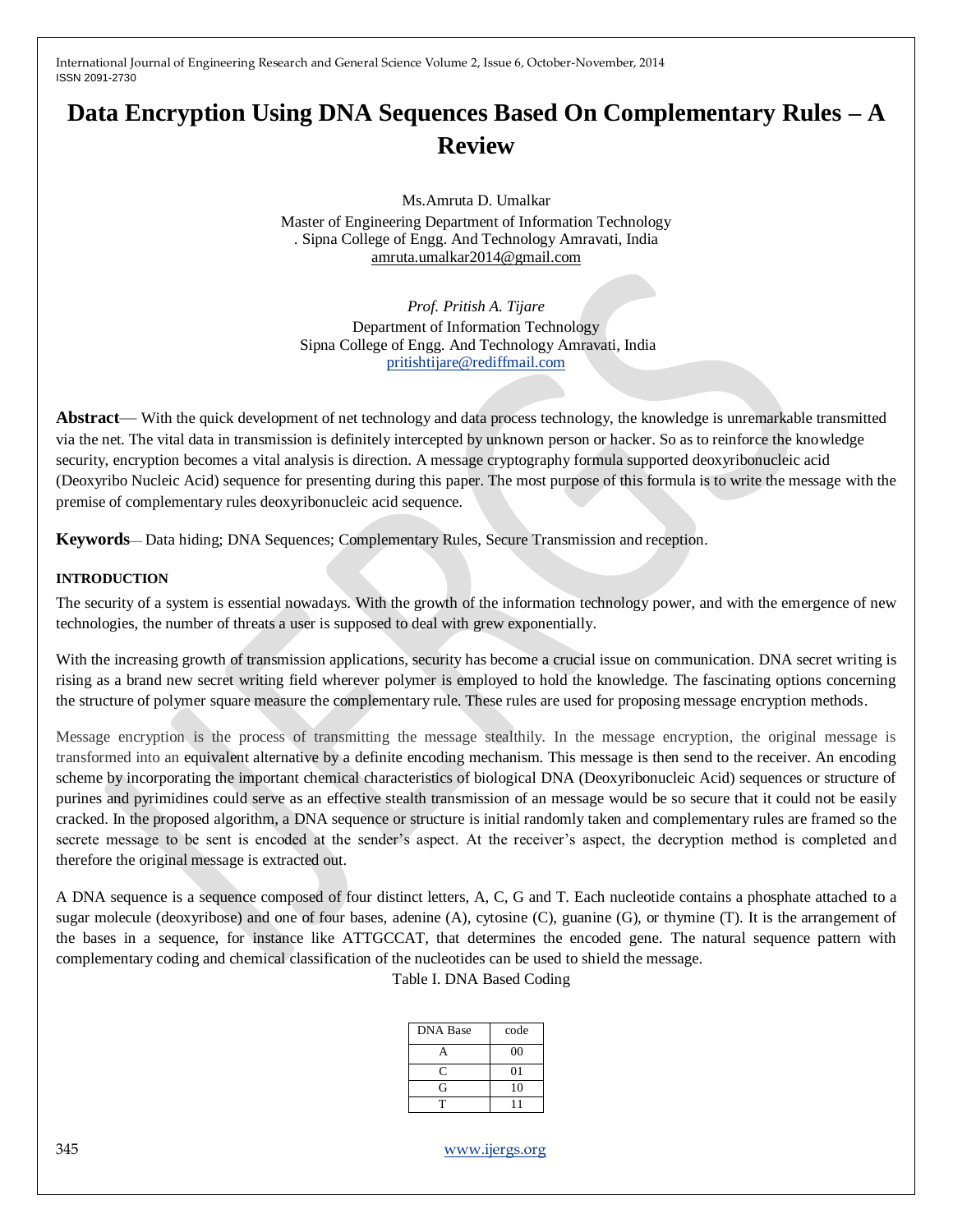

Figure 1. Structure of Purines and Pyrimidines

#### **LITERATURE SURVEY**

Message encryption using DNA sequence is a very new technique still evolving and tried out for secure transmission and reception of hided messages. The method is deemed to be so secure that it would be very difficult for any intruder to break the encrypted message and retrieve the actual message. Only the intended receiver can decrypt and receive the original message.

The following is some of the prospective DNA based messages encryption and data hiding schemes reported recently.

K. Menaka [1], proposed a data hiding method where the algorithm first randomly selects a DNA sequence. The message to be encoded is then taken and each letter in the faked DNA sequence. Each letter in the message is converted into its ASCII equivalent and they are then converted into equivalent binary form. Each two digits in the converted binary sequence are converted as per Table 1. Then, the message index position (first position of each letter) in the faked DNA sequence is applied to each letter of the converted sequence. Each digit in the resultant sequence is replaced with its equivalent three digit binary value and the equivalent alphabet value is replaced for the binary value. For example, if the obtained binary value is 010 011 101 …, then it will be replaced as C D F… where A has the value 000, B has 001 and so on. The resultant sequence of alphabets is transmitted over to the receiver. In the receiver side, the reverse process is done in which the original receiver knows the complementary rules and the randomly selected DNA sequence. The message to be sent is then encoded with the fake DNA sequence.

Debnath Bhattacharyya [2] developed an algorithm for data encryption using DNA sequencing. In their algorithm, they have used the concept of indexing the DNA Sequencing and transmitting the message to the receiver. They have not used any complementary rules.

Jin-Shiuh Taur et al. [3] proposed a way referred to as Table Lookup Substitution methodology (TLSM) that might double the capability of message activity. In TSLM, they need replaced the complementary rule with a rule table. The key plan of the TLSM is to increase the 1-bit complementary rule into a 2-bit rule table so every conversion of letters will represent 2 bits of the secret message.

In the method by Cheng Guo, Shiu, [4] the hiding procedure substitutes another letter for an existing letter on a special location set by the algorithm. The embedding algorithm encompasses a conversion operates that converts a given letter with a selected letter outlined by the complementary rule. For example, if a complementary rule is outline as  $(AC)(CG)(GT)(TA)$ , then the result of  $\theta(G)$  are going to be T, and therefore the result of  $\theta(T)$  are going to be A. To boot, the substitution methodology can convert the letter s into s (unchanged),  $\theta(s)$  and  $\theta(\theta(s))$  once the secrete message is 0, 1 and no data, respectively.

Mohammad Reza Abbasy, et al. proposed [5] an information hiding methodology wherever data was efficiently encoded and decoded following the properties of DNA sequence. Complementary combine rules of DNA were employed in their methodology.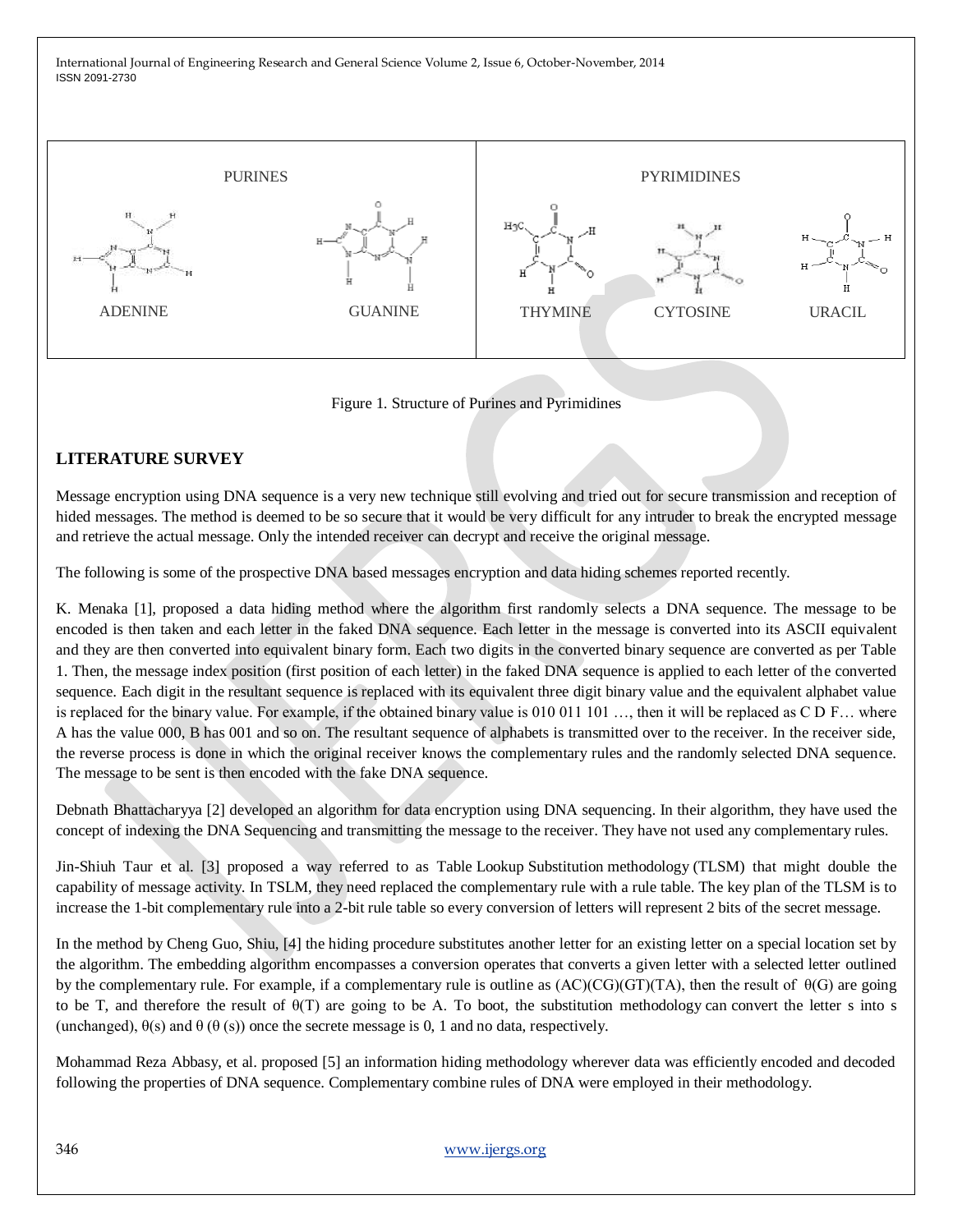Kritika Gupta\* Shailendra Singh[6] has been projected a DNA Based Cryptological Techniques for an encryption algorithm based on OTP (one-time-pad) that involve data encryption using traditional mathematical operations and/or data manipulating DNA techniques. However once an encryption algorithm has been applied and therefore the data is transmitted on the transmission media: there's a clear stage that the data, although within the cipher type gets manipulated by any interceptor.

Snehal Javheri, Rahul Kulkarni[7] proposed an algorithmic program has two phases in consequence: these are Primary Cipher text generation using exploitation substitution methodology followed by Final Cipher text generation exploitation DNA digital secret writing.

In the Primary Cipher text generation phase, the coding algorithmic program uses OTP (one-time-pad) key generation theme, since nearly one key for one piece of data is sufficient to supply voluminous strength in coding technique. The projected methodology uses indiscriminately generated symmetrical key of 8 bits size by the supposed receiver and provided to the sender. Therefore the sender can have partial information of the personal key solely and so it generates the remainder part of the keys to cipher the data.

The Byte values are extracted from the input data or message. The additional secret writing method works on unsigned byte values of the input data or text referred to as plain text. These byte values are replaced by combination of alphabets and special symbols exploitation substitution methodology. And so this substitution worths are regenerate into its binary value. So as to embed lots of security additional bits are padded at each ends of the first cipher text. These additional bits are nothing however the file size information that is provided to the receiver through key. So the secret key, the data of primer pairs are shared between sender and receiver through the secret key channel.

In the DNA digital secret writing section, the Ultimate Cipher text is generated from Primary Cipher text exploitation DNA digital encryption technique. From a process purpose of read, cannot process the DNA molecules as in sort of alphabets, therefore the DNA sequence encryption is employed during this methodology through that the binary knowledge is regenerate into DNA format and it's vice versa.

Guangzhao Cui #1, Limin Qin #2, Yanfeng Wang #3, Xuncai Zhang \*4 [8]proposed a secrete writing theme by exploitation the technologies of DNA synthesis, PCR amplification and DNA digital secrete writing additionally because the theory of ancient cryptography. The supposed PCR two primer pairs was used because the key of this theme that not severally designed by sender or receiver, however severally designed by the entire cooperation of sender and receiver. This operation might increase the safety of this secrete writing theme. The standard secretes writing methodology and DNA digital cryptography is wont to preprocess to the plaintext. Through this preprocess operation will get fully different ciphertext from the identical plaintext, which might effectively stop attack from a potential word as PCR primers. The quality of biological troublesome issues and cryptography computing difficulties give a double security safeguards for the theme. And therefore the security analysis the secrete writing theme has high confidential strength.

Ritu Gupta, Anchal Jain [9] symmetric-key encoding algorithmic rule supported the DNA approach is projected. The initial key sequence is enlarged to desire length victimization projected key growth technique guided by the pseudo random sequence. The advantage is that there's no need to send an extended key over the channel. The variable key growth in encoding method combined with DNA addition and complement makes the technique sufficiently secure. A DNA sequence consists of four nucleic acid bases A (adenine), C (cytosine), G (guanine), T (thymine), wherever A and T are complementary, and G and C are complementary. Also use C, T, A and G to denote 00, 01, 10, 11 (the corresponding decimal digits are  $"0123"$ ). By victimization this encoding technique every 8-bit component worth of the gray scale image is pictured as a nucleotide string of length four. Reciprocally to decrypt the nucleotide string will get a binary sequence simply. In total  $4! = 24$  forms of writing, there are only 8 of them will meet complementary rule, for instance, the decimal digits "0123" (the corresponding binary range is "00011011") will be encoded in to one of them, like "CTAG", "CATG", "GATC", "GTAC", "TCGA", "TGCA", "ACGT" or "AGCT". There are total six legal complementary rules [3] that are as follows:

(AT)(TC)(CG)(GA), (AT)(TG)(GC)(GA), (AC)(CT)(TG)(GA), (AC)(CG)(GT)(TA),(AG)(GT)(TC)(CA), (AG)(GC)(CT)(TA). Any one of them for instance, (AG) (GC) (CT) (TA) is applied to projected methodology.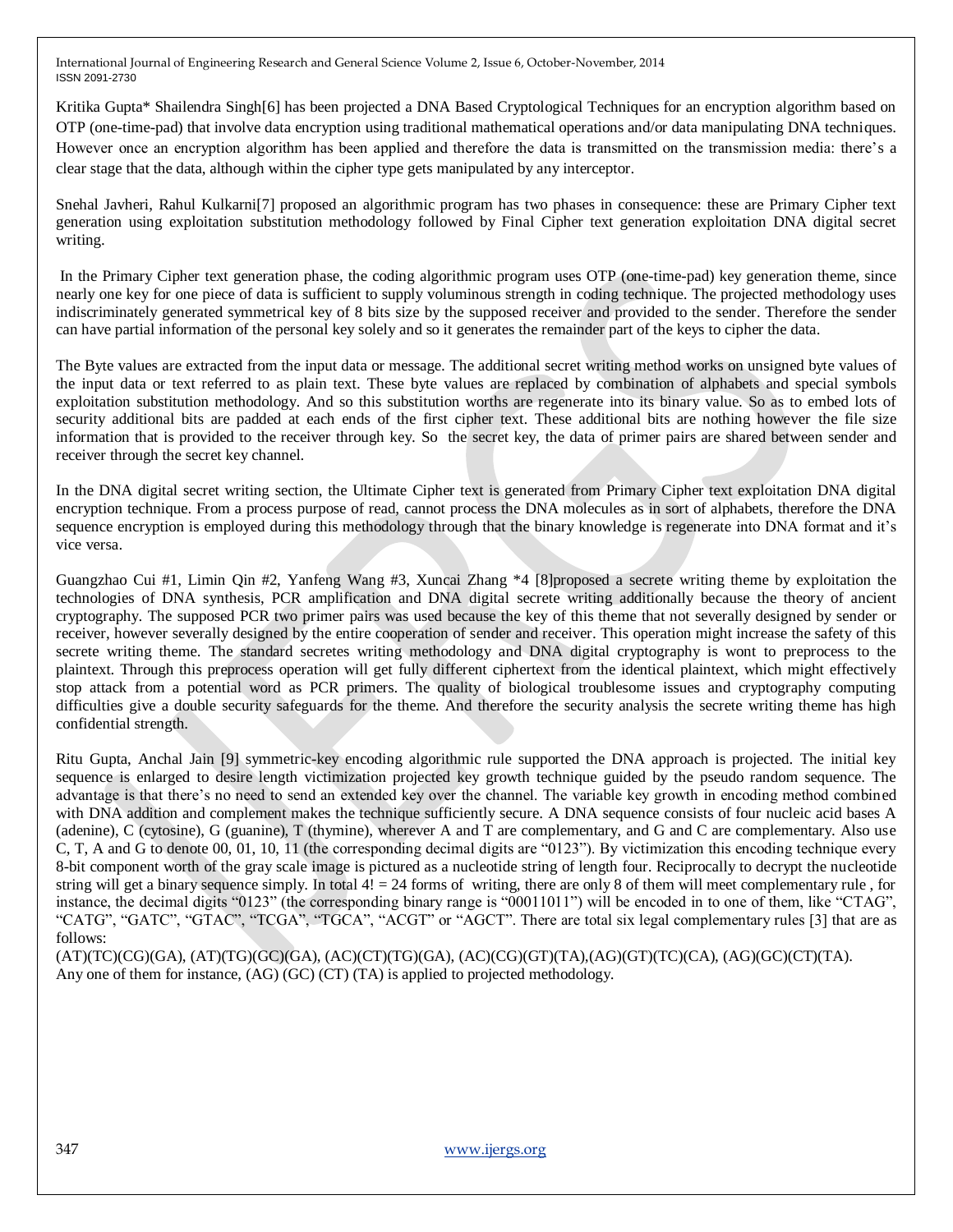## **FOLLOWING TABLE SHOWS THE WORK DONE BY RELATED AUTHORS ALONG WITH RESPECTIVE YEARS:**

| <b>Author</b>                                           | <b>Proposed Work</b>                                                                                                                                                                                                                                                                                                                                       | Year |
|---------------------------------------------------------|------------------------------------------------------------------------------------------------------------------------------------------------------------------------------------------------------------------------------------------------------------------------------------------------------------------------------------------------------------|------|
| Guangzhao Cui, Limin Qin, Yanfeng<br>Wang, Xuncai Zhang | Proposed a secrete writing theme by exploitation<br>the technologies of DNA synthesis, PCR<br>amplification and DNA digital secrete writing                                                                                                                                                                                                                | 2008 |
| Jin-Shiuh Taur                                          | Proposed<br>referred<br>a<br>way<br>to<br><b>as</b><br>Table Lookup Substitution methodology (TLSM)<br>that might double the capability of message<br>activity. The key plan of the TLSM is to<br>increase the 1-bit complementary rule into a 2-bit<br>table so every<br>conversion<br>rule<br>οf<br>letters will represent 2 bits of the secret message. | 2010 |
| Mohammad Reza Abbasy                                    | Proposed an information hiding methodology<br>wherever data was efficiently encoded and<br>decoded following the properties of DNA<br>sequence.                                                                                                                                                                                                            | 2011 |
| Cheng Guo, Shiu,                                        | Proposed the hiding procedure substitutes<br>another letter for an existing letter on a special<br>location set by the algorithm. The embedding<br>algorithm encompasses a conversion operates<br>that converts a given letter with a selected letter<br>outlined by the complementary rule.                                                               | 2012 |
| Debnath Bhattacharyya                                   | Developed an algorithm for data encryption<br>using DNA sequencing. They have used the<br>concept of indexing not used any complementary<br>rules.                                                                                                                                                                                                         | 2013 |
| Kritika Gupta* Shailendra Singh                         | Projected<br>a DNA Based Cryptological<br>Techniques for an encryption algorithm based on<br>OTP (one-time-pad) that involve data encryption<br>using traditional mathematical operations and/or<br>data manipulating DNA techniques.                                                                                                                      | 2013 |
| K. Menaka                                               | Proposed a data hiding method where DNA<br>based complementary rules are used for hiding<br>the data.                                                                                                                                                                                                                                                      | 2014 |
| Snehal Javheri, Rahul Kulkarni                          | Proposed an algorithmic program has two phases<br>in consequence: these are Primary Cipher text<br>generation using exploitation substitution<br>methodology followed by Final Cipher text<br>generation exploitation DNA digital secret<br>writing.                                                                                                       | 2014 |
| Ritu Gupta, Anchal Jain                                 | Projected a symmetric-key encoding algorithmic<br>rule supported the DNA approach.                                                                                                                                                                                                                                                                         | 2014 |